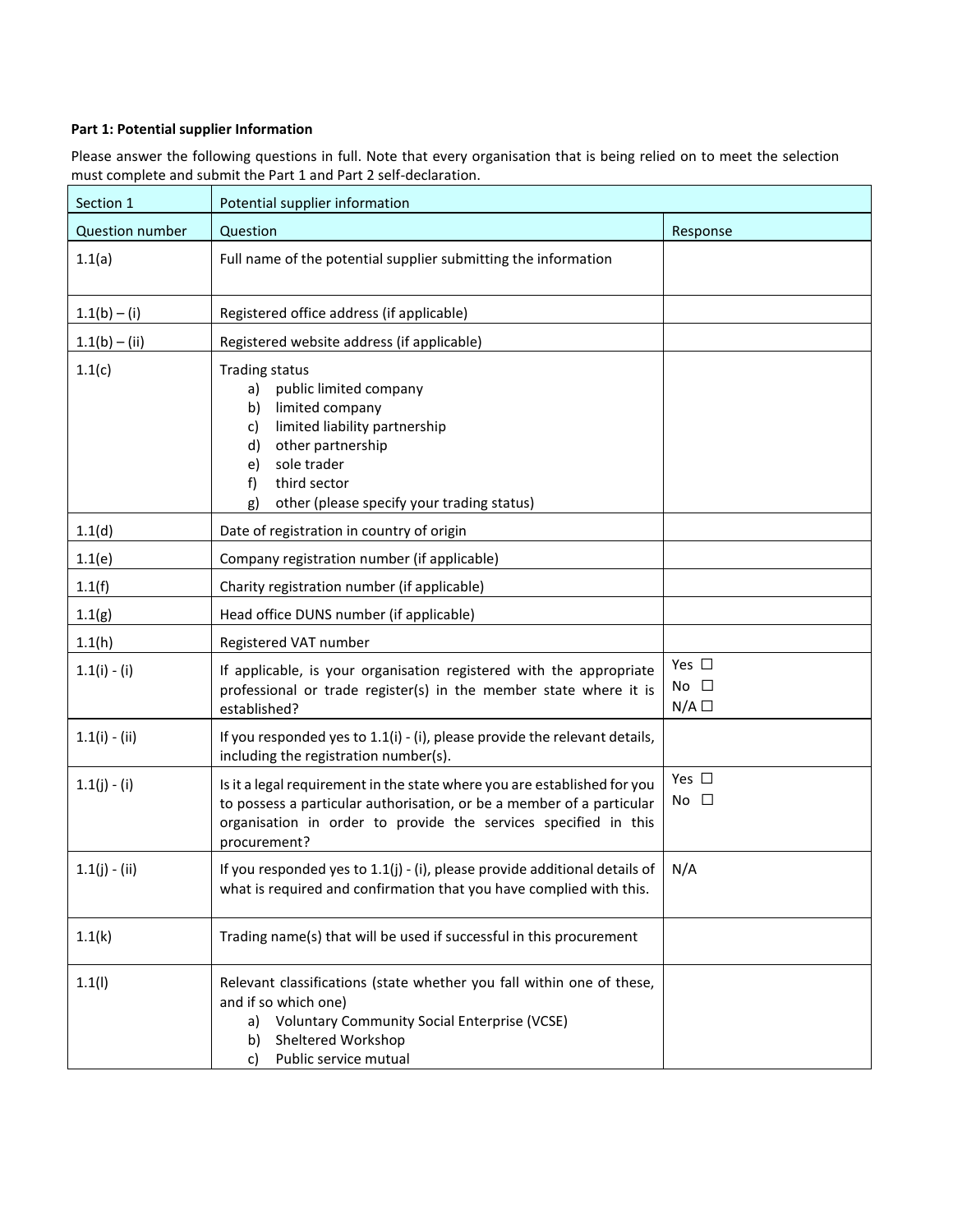| 1.1(m) | Are you a Small, Medium or Micro Enterprise (SME) <sup>1</sup> ?                                                                                                                                                                                                                                                                                                                                                                                                                                            | Yes $\square$ |
|--------|-------------------------------------------------------------------------------------------------------------------------------------------------------------------------------------------------------------------------------------------------------------------------------------------------------------------------------------------------------------------------------------------------------------------------------------------------------------------------------------------------------------|---------------|
|        |                                                                                                                                                                                                                                                                                                                                                                                                                                                                                                             | $No$ $\Box$   |
| 1.1(n) | Details of Persons of Significant Control (PSC), where appropriate: <sup>2</sup><br>- Name.<br>- Date of birth.<br>- Nationality.<br>- Country, state or part of the UK where the PSC usually lives.<br>- Service address.<br>- The date he or she became a PSC in relation to the company (for<br>existing companies the 6 April 2016 should be used).<br>- Which conditions for being a PSC are met.<br>- Over 25% up to (and including) 50%,<br>- More than 50% and less than 75%,<br>- 75% or more. $3$ |               |
|        | (Please enter N/A if not applicable)                                                                                                                                                                                                                                                                                                                                                                                                                                                                        |               |
| 1.1(0) | Details of immediate parent company:                                                                                                                                                                                                                                                                                                                                                                                                                                                                        |               |
|        | - Full name of the immediate parent company<br>- Registered office address (if applicable)<br>- Registration number (if applicable)<br>- Head office DUNS number (if applicable)<br>- Head office VAT number (if applicable)                                                                                                                                                                                                                                                                                |               |
|        | (Please enter N/A if not applicable)                                                                                                                                                                                                                                                                                                                                                                                                                                                                        |               |
| 1.1(p) | Details of ultimate parent company:<br>- Full name of the ultimate parent company<br>- Registered office address (if applicable)<br>- Registration number (if applicable)<br>- Head office DUNS number (if applicable)<br>- Head office VAT number (if applicable)                                                                                                                                                                                                                                          |               |
|        | (Please enter N/A if not applicable)                                                                                                                                                                                                                                                                                                                                                                                                                                                                        |               |

Please note: A criminal record check for relevant convictions may be undertaken for the preferred suppliers and the persons of significant in control of them.

<sup>1</sup> See EU definition of SME [https://ec.europa.eu/growth/smes/business-friendly-environment/sme](https://ec.europa.eu/growth/smes/business-friendly-environment/sme-definition_en)[definition\\_en](https://ec.europa.eu/growth/smes/business-friendly-environment/sme-definition_en)

<sup>2</sup> UK companies, Societates European (SEs) and limited liability partnerships (LLPs) will be required to identify and record the people who own or control their company. Companies, SEs and LLPs will need to keep a PSC register and must file the PSC information with the central public register at Companies House. [See PSC guidance.](https://www.gov.uk/government/publications/guidance-to-the-people-with-significant-control-requirements-for-companies-and-limited-liability-partnerships)

<sup>&</sup>lt;sup>3</sup> Central Government contracting authorities should use this information to have the PSC information for the preferred supplier checked before award.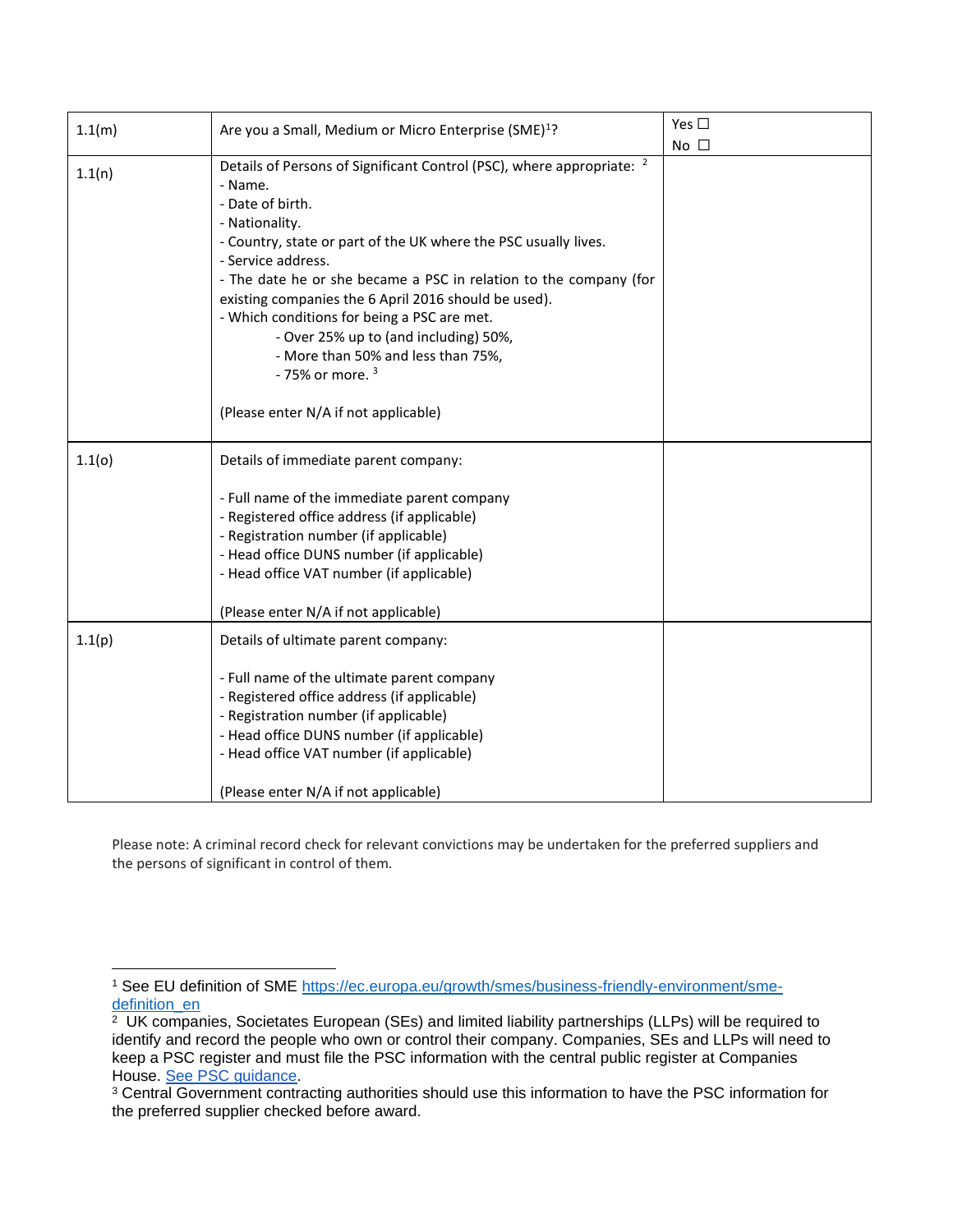| Section 1          | <b>Bidding model</b>                                                                                                                                                                                                                                  |  |                                                                                                                                                                   |  |
|--------------------|-------------------------------------------------------------------------------------------------------------------------------------------------------------------------------------------------------------------------------------------------------|--|-------------------------------------------------------------------------------------------------------------------------------------------------------------------|--|
| Question<br>number | Question                                                                                                                                                                                                                                              |  | Response                                                                                                                                                          |  |
| $1.2(a) - (i)$     | Are you bidding as the lead contact for a group of<br>economic operators?                                                                                                                                                                             |  | Yes $\Box$<br>No $\square$<br>If yes, please provide details listed in questions<br>1.2(a) (ii), (a) (iii) and to 1.2(b) (i), (b) (ii), 1.3,<br>Section 2 and 3.  |  |
|                    |                                                                                                                                                                                                                                                       |  | If no, and you are a supporting bidder please<br>provide the name of your group at 1.2(a) (ii) for<br>reference purposes, and complete 1.3, Section 2<br>and $3.$ |  |
| $1.2(a) - (ii)$    | Name of group of economic operators (if applicable)                                                                                                                                                                                                   |  |                                                                                                                                                                   |  |
| $1.2(a) - (iii)$   | Proposed legal structure if the group of economic<br>operators intends to form a named single legal entity<br>prior to signing a contract, if awarded. If you do not<br>propose to form a single legal entity, please explain the<br>legal structure. |  |                                                                                                                                                                   |  |
| $1.2(b) - (i)$     | Are you or, if applicable, the group of economic<br>operators proposing to use sub-contractors?                                                                                                                                                       |  | Yes $\square$<br>No <sub>1</sub>                                                                                                                                  |  |
| $1.2(b) - (ii)$    | If you responded yes to 1.2(b)-(i) please provide additional details for each sub-contractor in the following<br>table: we may ask them to complete this form as well.                                                                                |  |                                                                                                                                                                   |  |
|                    | <b>Name</b>                                                                                                                                                                                                                                           |  |                                                                                                                                                                   |  |
|                    | <b>Registered address</b>                                                                                                                                                                                                                             |  |                                                                                                                                                                   |  |
|                    | <b>Trading status</b>                                                                                                                                                                                                                                 |  |                                                                                                                                                                   |  |
|                    | <b>Company registration number</b>                                                                                                                                                                                                                    |  |                                                                                                                                                                   |  |
|                    | <b>Office</b><br>Head<br><b>DUNS</b><br>number<br>(if<br>applicable)                                                                                                                                                                                  |  |                                                                                                                                                                   |  |
|                    | <b>Registered VAT number</b>                                                                                                                                                                                                                          |  |                                                                                                                                                                   |  |
|                    | <b>Type of organisation</b>                                                                                                                                                                                                                           |  |                                                                                                                                                                   |  |
|                    | SME (Yes/No)                                                                                                                                                                                                                                          |  |                                                                                                                                                                   |  |
|                    | The role each sub-contractor will take                                                                                                                                                                                                                |  |                                                                                                                                                                   |  |
|                    | in providing the works and /or                                                                                                                                                                                                                        |  |                                                                                                                                                                   |  |
|                    | supplies e.g., key deliverables                                                                                                                                                                                                                       |  |                                                                                                                                                                   |  |
|                    | The approximate % of contractual<br>obligations assigned to each sub-                                                                                                                                                                                 |  |                                                                                                                                                                   |  |
|                    | contractor                                                                                                                                                                                                                                            |  |                                                                                                                                                                   |  |
|                    |                                                                                                                                                                                                                                                       |  |                                                                                                                                                                   |  |

Please provide the following information about your approach to this procurement:

#### **Contact details and declaration**

I declare that to the best of my knowledge the answers submitted and information contained in this document are correct and accurate.

I declare that, upon request and without delay I will provide the certificates or documentary evidence referred to in this document.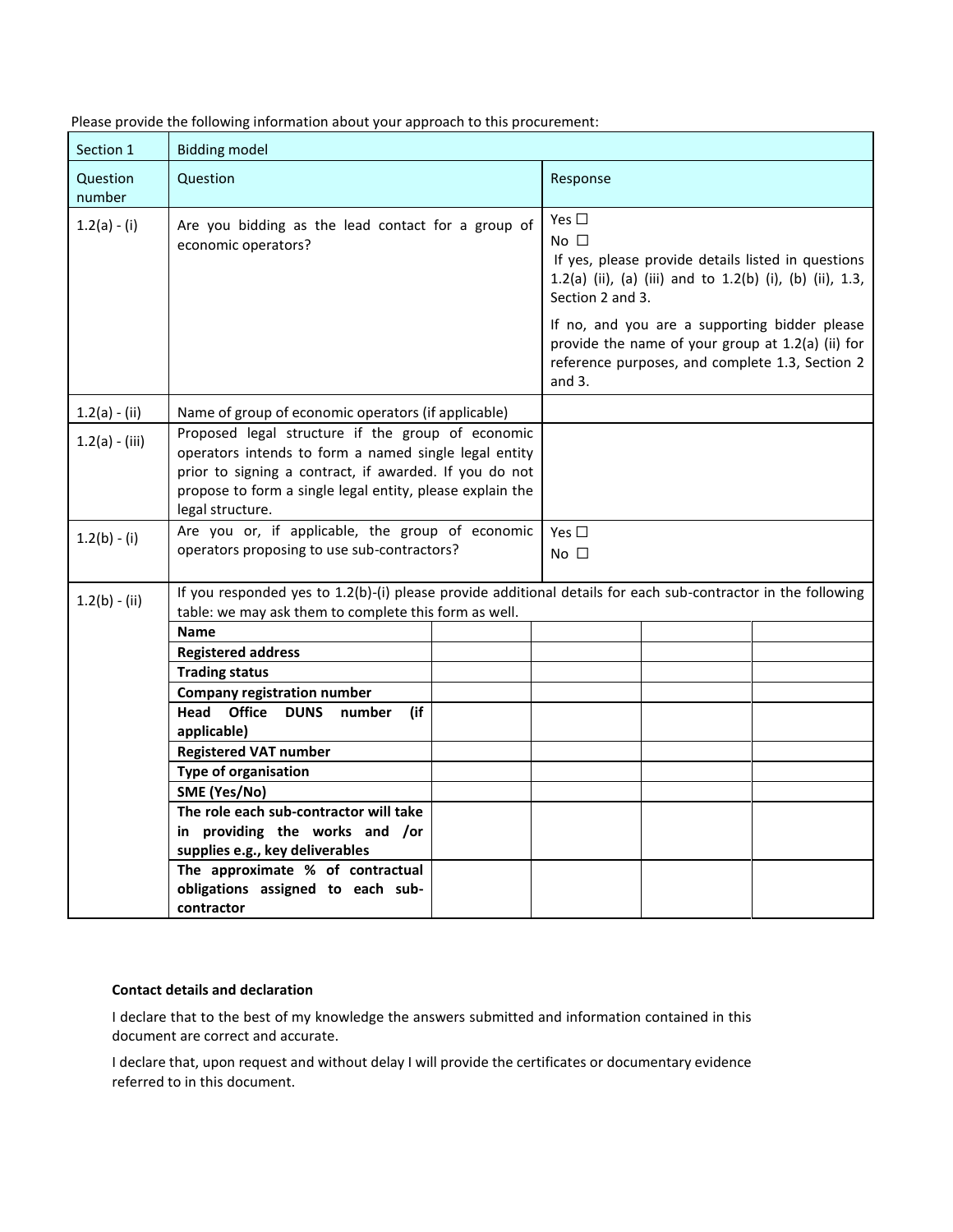I understand that the information will be used in the selection process to assess my organisation's suitability to be invited to participate further in this procurement.

I understand that the authority may reject this submission in its entirety if there is a failure to answer all the relevant questions fully, or if false/misleading information or content is provided in any section.

I am aware of the consequences of serious misrepresentation.

| Section 1          | Contact details and declaration               |          |  |
|--------------------|-----------------------------------------------|----------|--|
| Question<br>number | Question                                      | Response |  |
| 1.3(a)             | Contact name                                  |          |  |
| 1.3(b)             | Name of organisation                          |          |  |
| 1.3(c)             | Role in organisation                          |          |  |
| 1.3(d)             | Phone number                                  |          |  |
| 1.3(e)             | E-mail address                                |          |  |
| 1.3(f)             | Postal address                                |          |  |
| 1.3(g)             | (electronic<br>is<br>Signature<br>acceptable) |          |  |
| 1.3(h)             | Date                                          |          |  |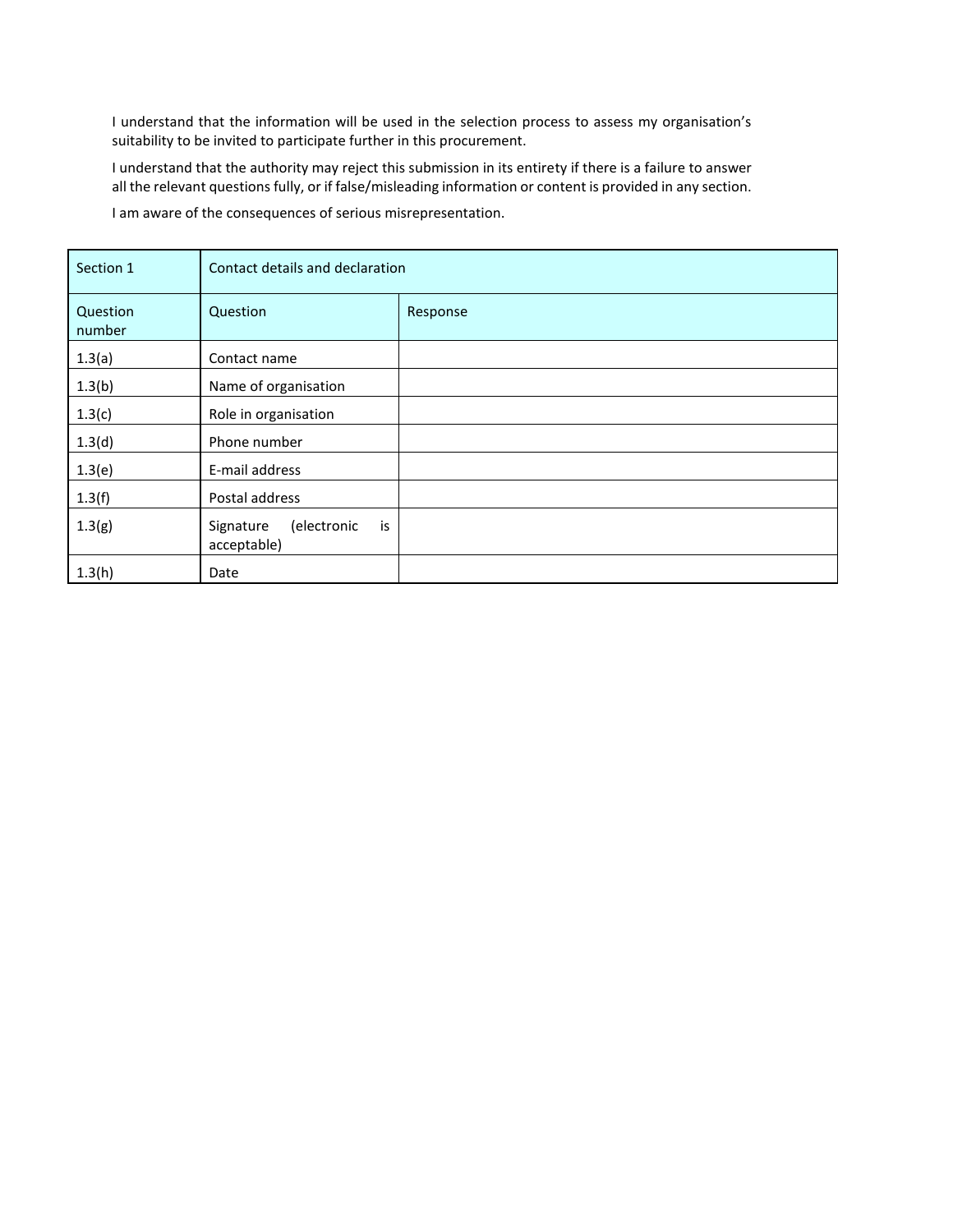### **Part 2: Exclusion Grounds**

Please answer the following questions in full. Note that every organisation that is being relied on to meet the selection must complete and submit the Part 1 and Part 2 self-declaration.

| Section 2          | Grounds for mandatory exclusion                                                                                                                                                                                    |                                                                                                                                                                                                                       |  |  |
|--------------------|--------------------------------------------------------------------------------------------------------------------------------------------------------------------------------------------------------------------|-----------------------------------------------------------------------------------------------------------------------------------------------------------------------------------------------------------------------|--|--|
| Question<br>number | Question                                                                                                                                                                                                           | Response                                                                                                                                                                                                              |  |  |
| 2.1(a)             | Regulations 57(1) and (2)<br>The detailed grounds for mandatory exclusion of an organisation are set out on this webpage, which<br>should be referred to before completing these questions.                        |                                                                                                                                                                                                                       |  |  |
|                    | the offences within the summary below and listed on the webpage.                                                                                                                                                   | Please indicate if, within the past five years you, your organisation or any other person who has powers<br>of representation, decision or control in the organisation been convicted anywhere in the world of any of |  |  |
|                    | Participation in a criminal organisation.                                                                                                                                                                          | Yes $\square$<br>$No$ $\Box$<br>If Yes, please provide details at 2.1(b)                                                                                                                                              |  |  |
|                    | Corruption.                                                                                                                                                                                                        | Yes $\square$<br>No $\square$<br>If Yes, please provide details at 2.1(b)                                                                                                                                             |  |  |
|                    | Fraud.                                                                                                                                                                                                             | Yes $\square$<br>No $\square$<br>If Yes, please provide details at 2.1(b)                                                                                                                                             |  |  |
|                    | Terrorist offences or offences linked to terrorist activities                                                                                                                                                      | Yes $\square$<br>No $\square$<br>If Yes, please provide details at 2.1(b)                                                                                                                                             |  |  |
|                    | Money laundering or terrorist financing                                                                                                                                                                            | Yes $\square$<br>No $\square$<br>If Yes, please provide details at 2.1(b)                                                                                                                                             |  |  |
|                    | Child labour and other forms of trafficking in human<br>beings                                                                                                                                                     | Yes $\square$<br>No $\square$<br>If Yes, please provide details at 2.1(b)                                                                                                                                             |  |  |
| 2.1(b)             | If you have answered yes to question 2.1(a), please<br>provide further details.                                                                                                                                    |                                                                                                                                                                                                                       |  |  |
|                    | Date of conviction, specify which of the grounds listed the<br>conviction was for, and the reasons for conviction,                                                                                                 |                                                                                                                                                                                                                       |  |  |
|                    | Identity of who has been convicted<br>If the relevant documentation is available electronically,<br>please provide the web address, issuing authority,<br>precise reference of the documents.                      |                                                                                                                                                                                                                       |  |  |
| 2.2                | If you have answered Yes to any of the points above have<br>measures been taken to demonstrate the reliability of<br>the organisation despite the existence of a relevant<br>ground for exclusion? (Self-Cleaning) | Yes $\square$<br>No $\square$                                                                                                                                                                                         |  |  |
| 2.3(a)             | <b>Regulation 57(3)</b>                                                                                                                                                                                            | Yes $\square$<br>No $\square$                                                                                                                                                                                         |  |  |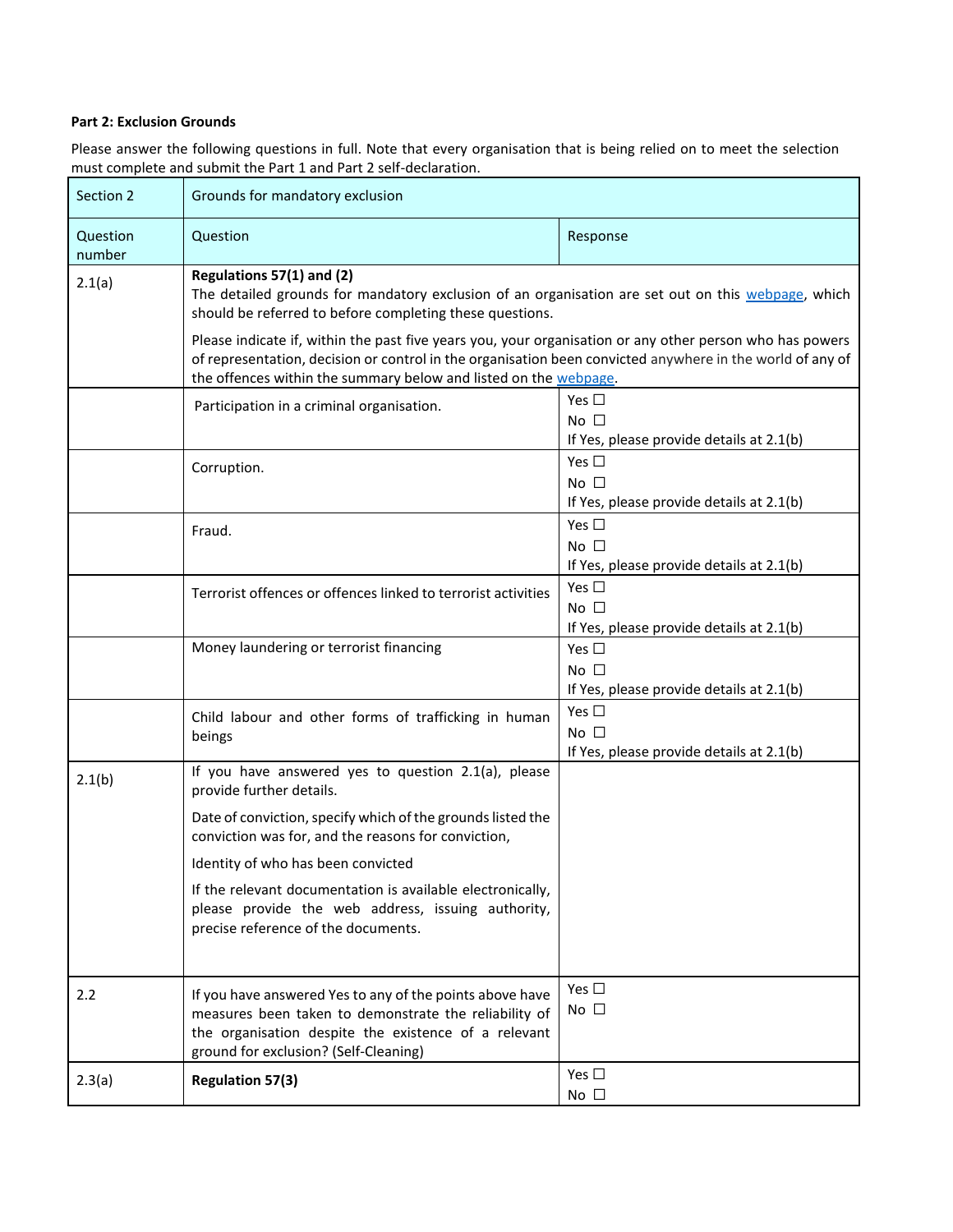|        | Has it been established, for your organisation by a judicial<br>or administrative decision having final and binding effect<br>in accordance with the legal provisions of any part of the<br>United Kingdom or the legal provisions of the country in<br>which the organisation is established (if outside the UK),<br>that the organisation is in breach of obligations related to<br>the payment of tax or social security contributions? |  |
|--------|--------------------------------------------------------------------------------------------------------------------------------------------------------------------------------------------------------------------------------------------------------------------------------------------------------------------------------------------------------------------------------------------------------------------------------------------|--|
| 2.3(b) | If you have answered yes to question 2.3(a), please<br>provide further details. Please also confirm you have paid<br>or have entered into a binding arrangement with a view<br>paying, the outstanding sum including where<br>to<br>applicable any accrued interest and/or fines.                                                                                                                                                          |  |

Please Note: The authority reserves the right to use its discretion to exclude a potential supplier where it can demonstrate by any appropriate means that the potential supplier is in breach of its obligations relating to the non-payment of taxes or social security contributions.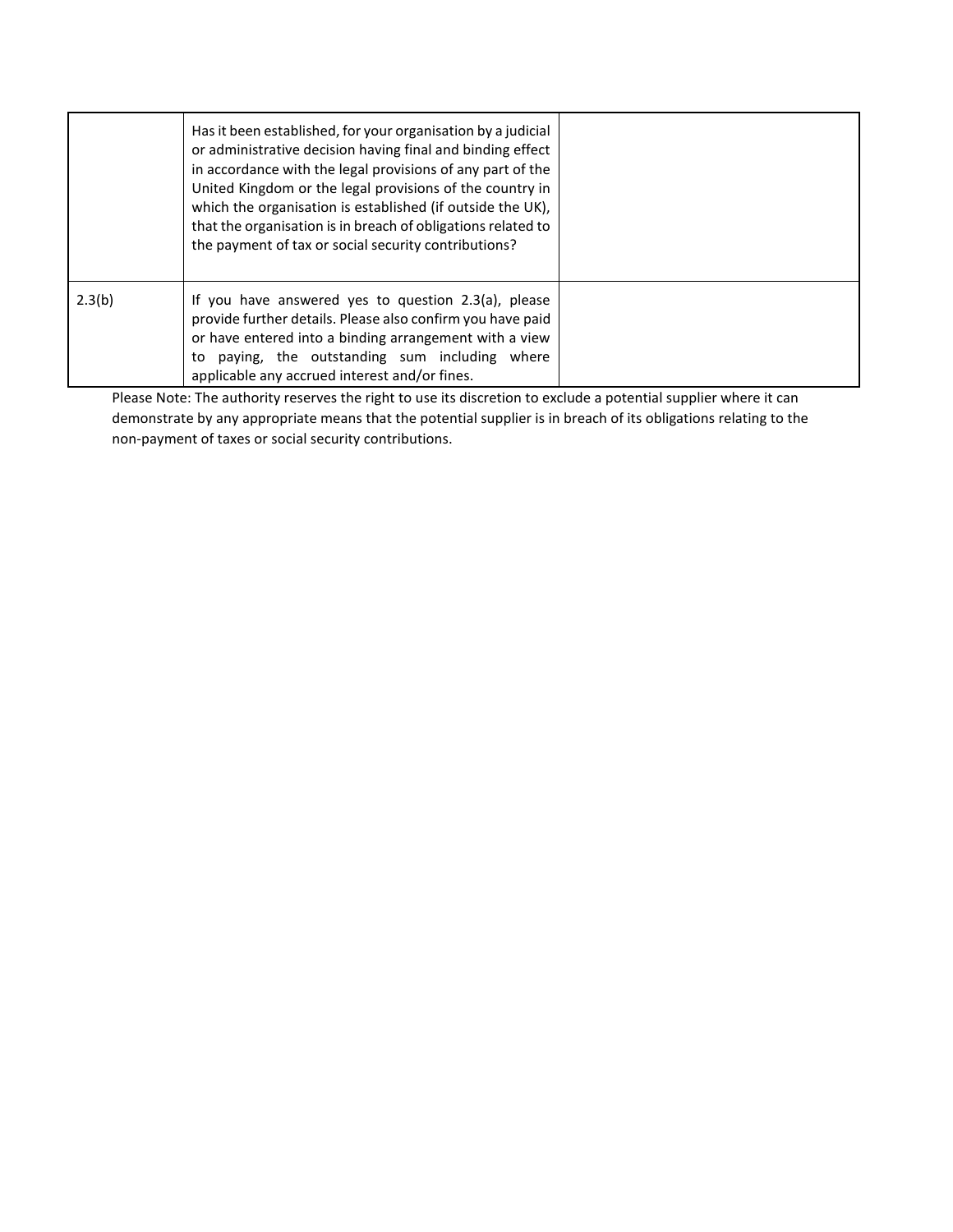| Section 3                | Grounds for discretionary exclusion                                                                                                                                                                                                                                                                                                                                                       |                                                                                                                 |  |
|--------------------------|-------------------------------------------------------------------------------------------------------------------------------------------------------------------------------------------------------------------------------------------------------------------------------------------------------------------------------------------------------------------------------------------|-----------------------------------------------------------------------------------------------------------------|--|
|                          | Question                                                                                                                                                                                                                                                                                                                                                                                  | Response                                                                                                        |  |
| 3.1                      | <b>Regulation 57 (8)</b><br>The detailed grounds for discretionary exclusion of an organisation are set out on this webpage, which should<br>be referred to before completing these questions.<br>Please indicate if, within the past three years, anywhere in the world any of the following situations have                                                                             |                                                                                                                 |  |
| 3.1(a)                   | applied to you, your organisation or any other person who has powers of representation, decision or control<br>in the organisation.<br>Breach of environmental obligations?<br>Yes $\square$<br>No $\square$                                                                                                                                                                              |                                                                                                                 |  |
| 3.1(b)                   | Breach of social obligations?                                                                                                                                                                                                                                                                                                                                                             | If yes, please provide details at 3.2<br>Yes $\square$<br>No $\square$<br>If yes, please provide details at 3.2 |  |
| 3.1(c)                   | Breach of labour law obligations?                                                                                                                                                                                                                                                                                                                                                         | Yes $\square$<br>No $\square$<br>If yes, please provide details at 3.2                                          |  |
| 3.1(d)                   | Bankrupt or is the subject of insolvency or winding-up<br>proceedings, where the organisation's assets are being<br>administered by a liquidator or by the court, where it<br>is in an arrangement with creditors, where its business<br>activities are suspended or it is in any analogous<br>situation arising from a similar procedure under the<br>laws and regulations of any State? | Yes $\square$<br>No $\square$<br>If yes, please provide details at 3.2                                          |  |
| 3.1(e)                   | Guilty of grave professional misconduct?                                                                                                                                                                                                                                                                                                                                                  | Yes $\square$<br>No $\square$<br>If yes, please provide details at 3.2                                          |  |
| 3.1(f)                   | Entered into agreements with other economic<br>operators aimed at distorting competition?                                                                                                                                                                                                                                                                                                 | Yes $\square$<br>No $\square$<br>If yes, please provide details at 3.2                                          |  |
| 3.1(g)                   | Aware of any conflict of interest within the meaning of<br>regulation 24 due to the participation in the<br>procurement procedure?                                                                                                                                                                                                                                                        | Yes $\square$<br>$No$ $\Box$<br>If yes, please provide details at 3.2                                           |  |
| 3.1(h)                   | Been involved in the preparation of the procurement<br>procedure?                                                                                                                                                                                                                                                                                                                         | Yes $\square$<br>No $\square$<br>If yes, please provide details at 3.2                                          |  |
| 3.1(i)                   | Shown significant or persistent deficiencies in the<br>performance of a substantive requirement under a<br>prior public contract, a prior contract with a<br>contracting entity, or a prior concession contract,<br>which led to early termination of that prior contract,<br>damages or other comparable sanctions?                                                                      | Yes $\square$<br>No $\square$<br>If yes, please provide details at 3.2                                          |  |
| 3.1(j)<br>$3.1(j) - (i)$ | Please answer the following statements<br>The organisation is guilty of serious misrepresentation<br>in supplying the information required for the                                                                                                                                                                                                                                        | Yes $\Box$<br>No $\square$<br>If Yes, please provide details at 3.2                                             |  |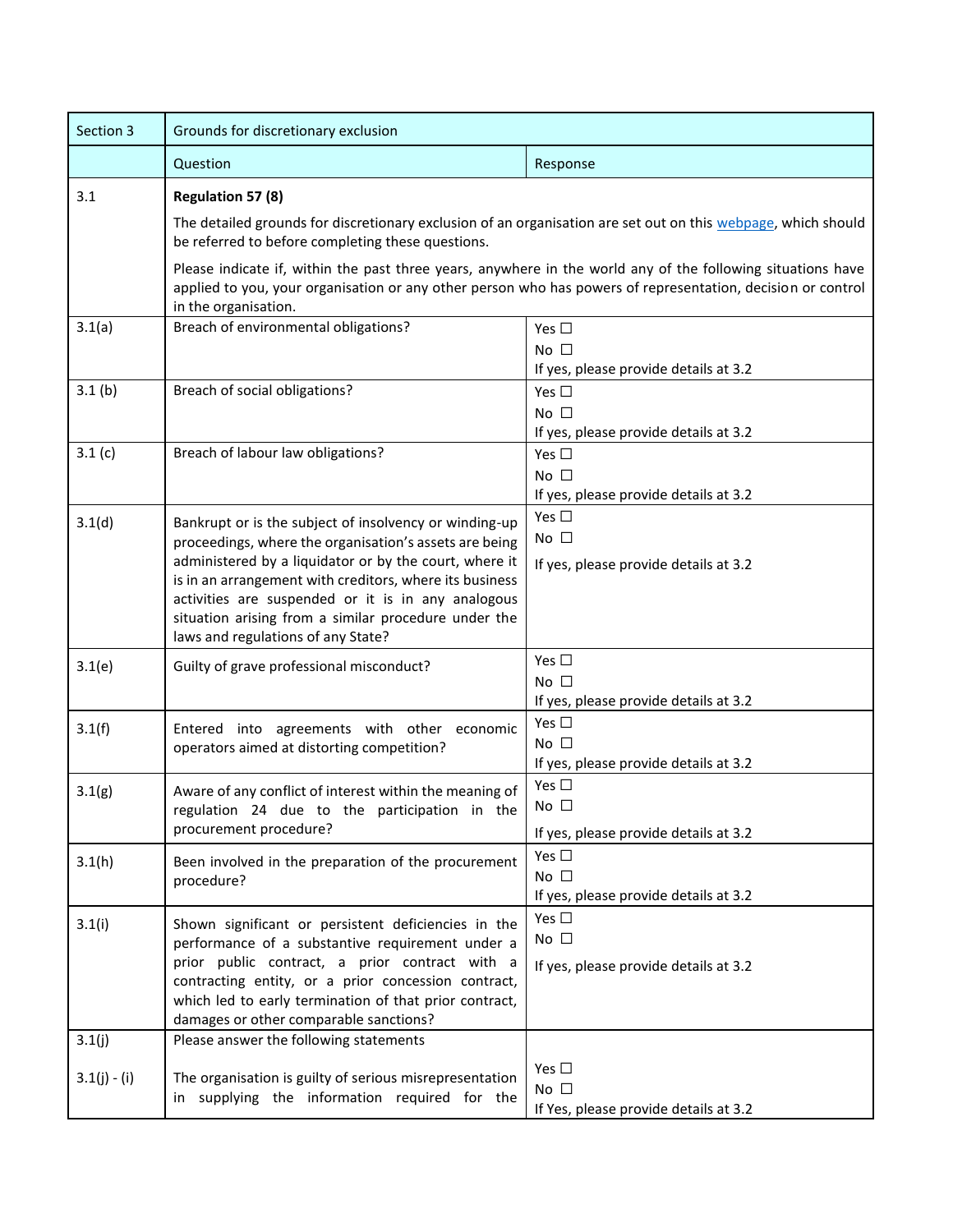| $3.1(j) - (ii)$  | verification of the absence of grounds for exclusion or<br>the fulfilment of the selection criteria.<br>The organisation has withheld such information.                                                                                                                                                                                                                        | Yes $\square$<br>No $\square$<br>If Yes, please provide details at 3.2 |
|------------------|--------------------------------------------------------------------------------------------------------------------------------------------------------------------------------------------------------------------------------------------------------------------------------------------------------------------------------------------------------------------------------|------------------------------------------------------------------------|
| $3.1(j) - (iii)$ | The organisation is not able to submit supporting<br>documents required under regulation 59 of the Public<br>Contracts Regulations 2015.                                                                                                                                                                                                                                       | Yes $\Box$<br>No $\square$<br>If Yes, please provide details at 3.2    |
| $3.1(j)-(iv)$    | The organisation has influenced the decision-making<br>process of the contracting authority to obtain<br>confidential information that may confer upon the<br>organisation undue advantages in the procurement<br>procedure, or to negligently provided misleading<br>information that may have a material influence on<br>decisions concerning exclusion, selection or award. | Yes $\Box$<br>No $\square$<br>If Yes, please provide details at 3.2    |
| 3.2              | If you have answered Yes to any of the above, explain<br>what measures been taken to demonstrate the<br>reliability of the organisation despite the existence of a<br>relevant ground for exclusion? (Self-Cleaning)                                                                                                                                                           |                                                                        |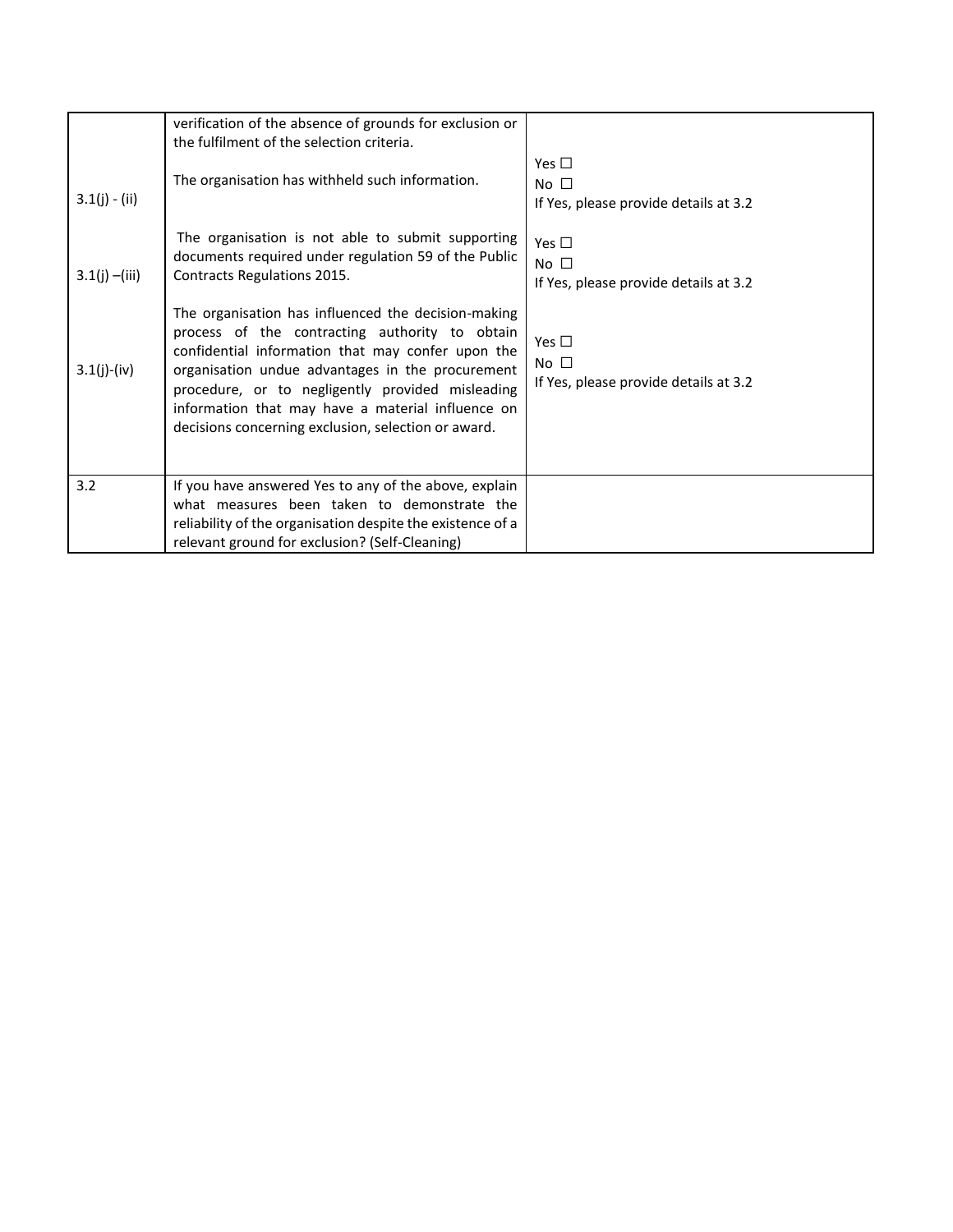# **Part 3: Selection Questions**<sup>4</sup>

| <b>Section 4</b> | <b>Economic and Financial Standing</b>                                                                                                                                                                                                                                                                             |                                  |  |
|------------------|--------------------------------------------------------------------------------------------------------------------------------------------------------------------------------------------------------------------------------------------------------------------------------------------------------------------|----------------------------------|--|
|                  | Question                                                                                                                                                                                                                                                                                                           | Response                         |  |
| 4.1              | Are you able to provide a copy of your audited accounts for the last two<br>years, if requested?<br>If no, can you provide one of the following: answer with $Y/N$ in the<br>relevant box.                                                                                                                         | Yes $\square$<br>No $\square$    |  |
|                  | A statement of the turnover, Profit and Loss Account/Income<br>(a)<br>Statement, Balance Sheet/Statement of Financial Position and Statement<br>of Cash Flow for the most recent year of trading for this organisation.                                                                                            | Yes $\square$<br>No $\Box$       |  |
|                  | (b) A statement of the cash flow forecast for the current year and a bank<br>letter outlining the current cash and credit position.                                                                                                                                                                                | Yes $\square$<br>No <sub>1</sub> |  |
|                  | (c) Alternative means of demonstrating financial status if any of the<br>above are not available (e.g. forecast of turnover for the current year and<br>a statement of funding provided by the owners and/or the bank, charity<br>accruals accounts or an alternative means of demonstrating financial<br>status). | Yes $\Box$<br>$No$ $\Box$        |  |
| 4.2              | Where we have specified a minimum level of economic and financial<br>standing and/ or a minimum financial threshold within the evaluation<br>criteria for this procurement, please self-certify by answering 'Yes' or 'No'<br>that you meet the requirements set out.                                              | Yes $\square$<br>No $\square$    |  |

| <b>Section 5</b>                                                                       | If you have indicated in the Selection Questionnaire question 1.2 that you are part of a wider group,<br>please provide further details below: |                               |  |  |
|----------------------------------------------------------------------------------------|------------------------------------------------------------------------------------------------------------------------------------------------|-------------------------------|--|--|
| Name of organisation                                                                   |                                                                                                                                                |                               |  |  |
| questions                                                                              | Relationship to the Supplier completing these                                                                                                  |                               |  |  |
| 5.1                                                                                    | Are you able to provide parent company accounts if requested to at a<br>later stage?                                                           | Yes $\Box$<br>No $\square$    |  |  |
| 5.2                                                                                    | If yes, would the parent company be willing to provide a guarantee if<br>necessary?                                                            | Yes $\Box$<br>No $\Box$       |  |  |
| 5.3<br>If no, would you be able to obtain a guarantee elsewhere (e.g. from a<br>bank)? |                                                                                                                                                | Yes $\Box$<br>No <sub>1</sub> |  |  |

<sup>4</sup> See Action Note 8/16 Updated [Standard Selection Questionnaire](https://www.gov.uk/government/collections/procurement-policy-notes)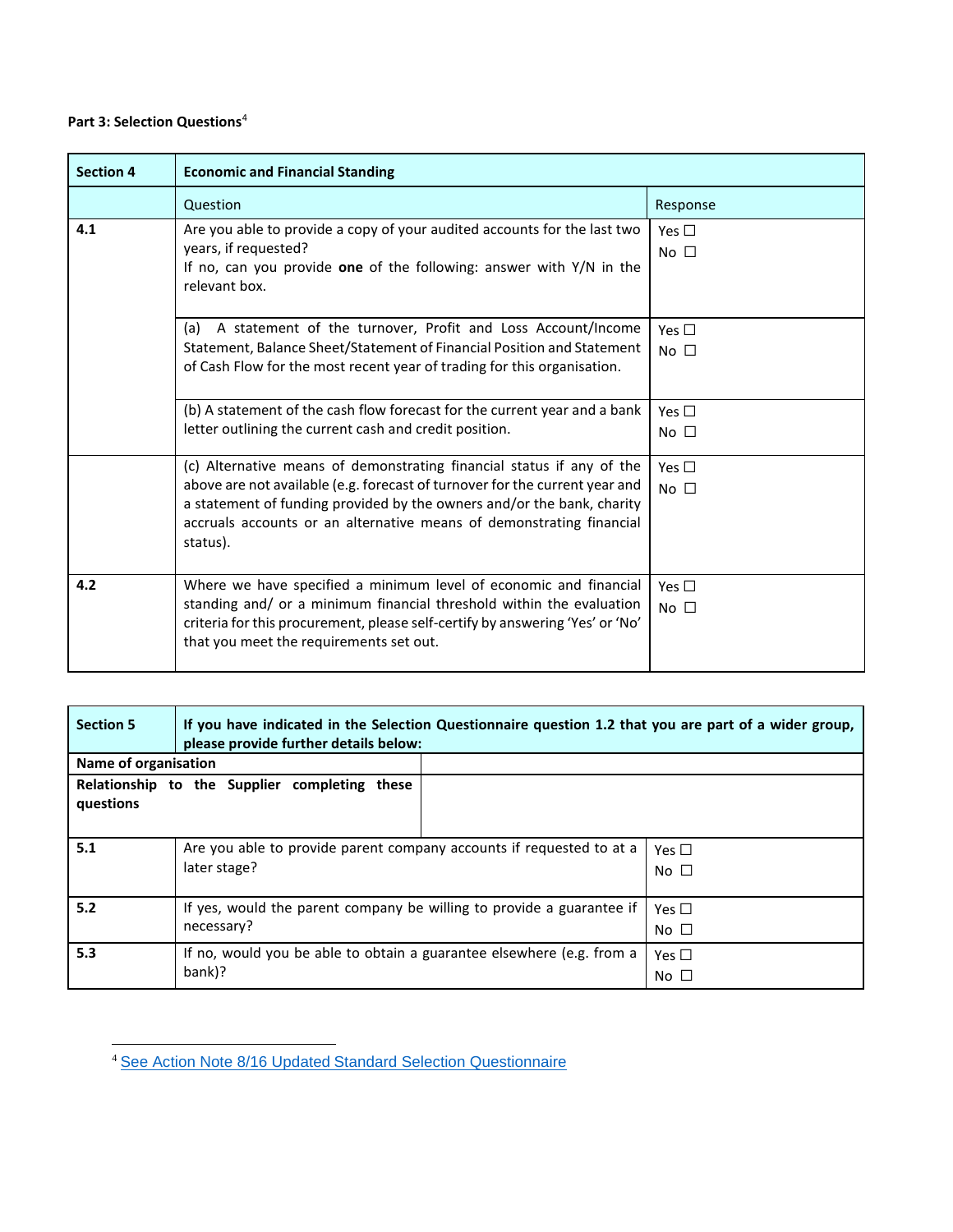| <b>Section 6</b> | <b>Technical and Professional Ability</b>                                                                                                                                                                                                                                                                                                                                                                                                       |
|------------------|-------------------------------------------------------------------------------------------------------------------------------------------------------------------------------------------------------------------------------------------------------------------------------------------------------------------------------------------------------------------------------------------------------------------------------------------------|
| 6.1              | Relevant experience and contract examples                                                                                                                                                                                                                                                                                                                                                                                                       |
|                  | Please provide details of up to three contracts, in any combination from either the public or private sector;<br>voluntary, charity or social enterprise (VCSE) that are relevant to our requirement. VCSEs may include<br>samples of grant-funded work. Contracts for supplies or services should have been performed during the<br>past three years. Works contracts may be from the past five years.                                         |
|                  | The named contact provided should be able to provide written evidence to confirm the accuracy of the<br>information provided below.                                                                                                                                                                                                                                                                                                             |
|                  | Consortia bids should provide relevant examples of where the consortium has delivered similar<br>requirements. If this is not possible (e.g. the consortium is newly formed or a Special Purpose Vehicle is to<br>be created for this contract) then three separate examples should be provided between the principal<br>member(s) of the proposed consortium or Special Purpose Vehicle (three examples are not required from<br>each member). |
|                  | Where the Supplier is a Special Purpose Vehicle, or a managing agent not intending to be the main<br>provider of the supplies or services, the information requested should be provided in respect of the main<br>intended provider(s) or sub-contractor(s) who will deliver the contract.                                                                                                                                                      |
|                  | If you cannot provide examples, see question 6.3                                                                                                                                                                                                                                                                                                                                                                                                |
|                  |                                                                                                                                                                                                                                                                                                                                                                                                                                                 |

|                                               | <b>Contract 1</b> | <b>Contract 2</b> | <b>Contract 3</b> |
|-----------------------------------------------|-------------------|-------------------|-------------------|
| of<br><b>Name</b><br>customer<br>organisation |                   |                   |                   |
| Point of contact in the<br>organisation       |                   |                   |                   |
| Position in the organisation                  |                   |                   |                   |
| <b>E-mail address</b>                         |                   |                   |                   |
| <b>Description of contract</b>                |                   |                   |                   |
| <b>Contract Start date</b>                    |                   |                   |                   |
| <b>Contract completion date</b>               |                   |                   |                   |
| <b>Estimated contract value</b>               |                   |                   |                   |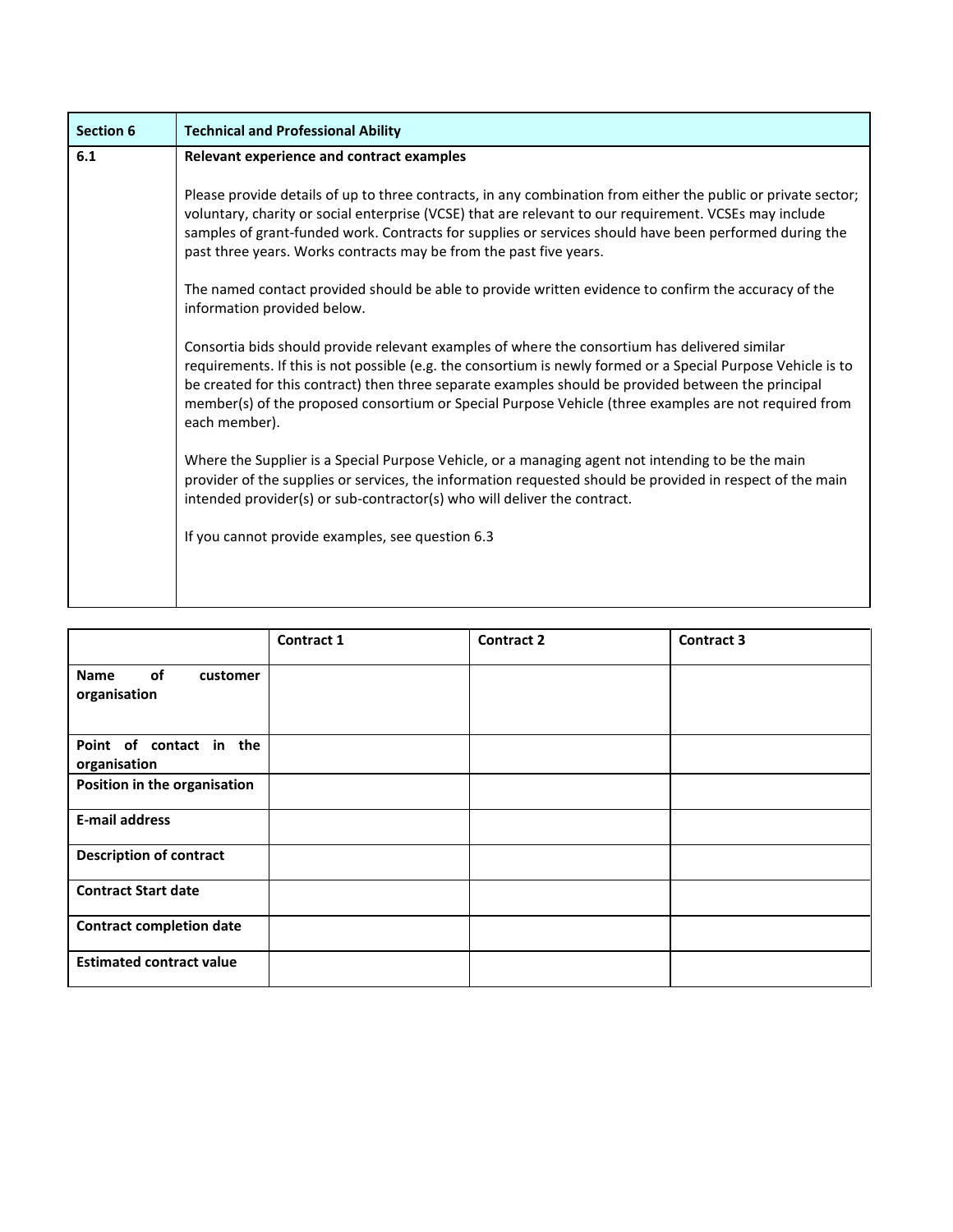| 6.2 | Where you intend to sub-contract a proportion of the contract, please demonstrate how you have<br>previously maintained healthy supply chains with your sub-contractor(s)<br>Evidence should include, but is not limited to, details of your supply chain management tracking systems to<br>ensure performance of the contract and including prompt payment or membership of the UK Prompt<br>Payment Code (or equivalent schemes in other countries) |
|-----|-------------------------------------------------------------------------------------------------------------------------------------------------------------------------------------------------------------------------------------------------------------------------------------------------------------------------------------------------------------------------------------------------------------------------------------------------------|
| 6.3 | If you cannot provide at least one example for questions 6.1, in no more than 500 words please provide an<br>explanation for this e.g. your organisation is a new start-up or you have provided services in the past but<br>not under a contract.                                                                                                                                                                                                     |

| <b>Section 7</b> | Modern Slavery Act 2015: Requirements under Modern Slavery Act 2015                                                                                             |                                                                                                       |  |
|------------------|-----------------------------------------------------------------------------------------------------------------------------------------------------------------|-------------------------------------------------------------------------------------------------------|--|
| 7.1              | Are you a relevant commercial organisation as defined by section 54<br>("Transparency in supply chains etc.") of the Modern Slavery Act 2015<br>("the $Act$ ")? | Yes $\Box$<br>$N/A$ $\square$                                                                         |  |
| 7.2              | If you have answered yes to question 7.1, are you compliant with the<br>annual reporting requirements contained within Section 54 of the Act<br>2015?           | Yes $\Box$<br>Please provide the relevant<br>URL<br>$\Box$<br>No.<br>Please provide an<br>explanation |  |